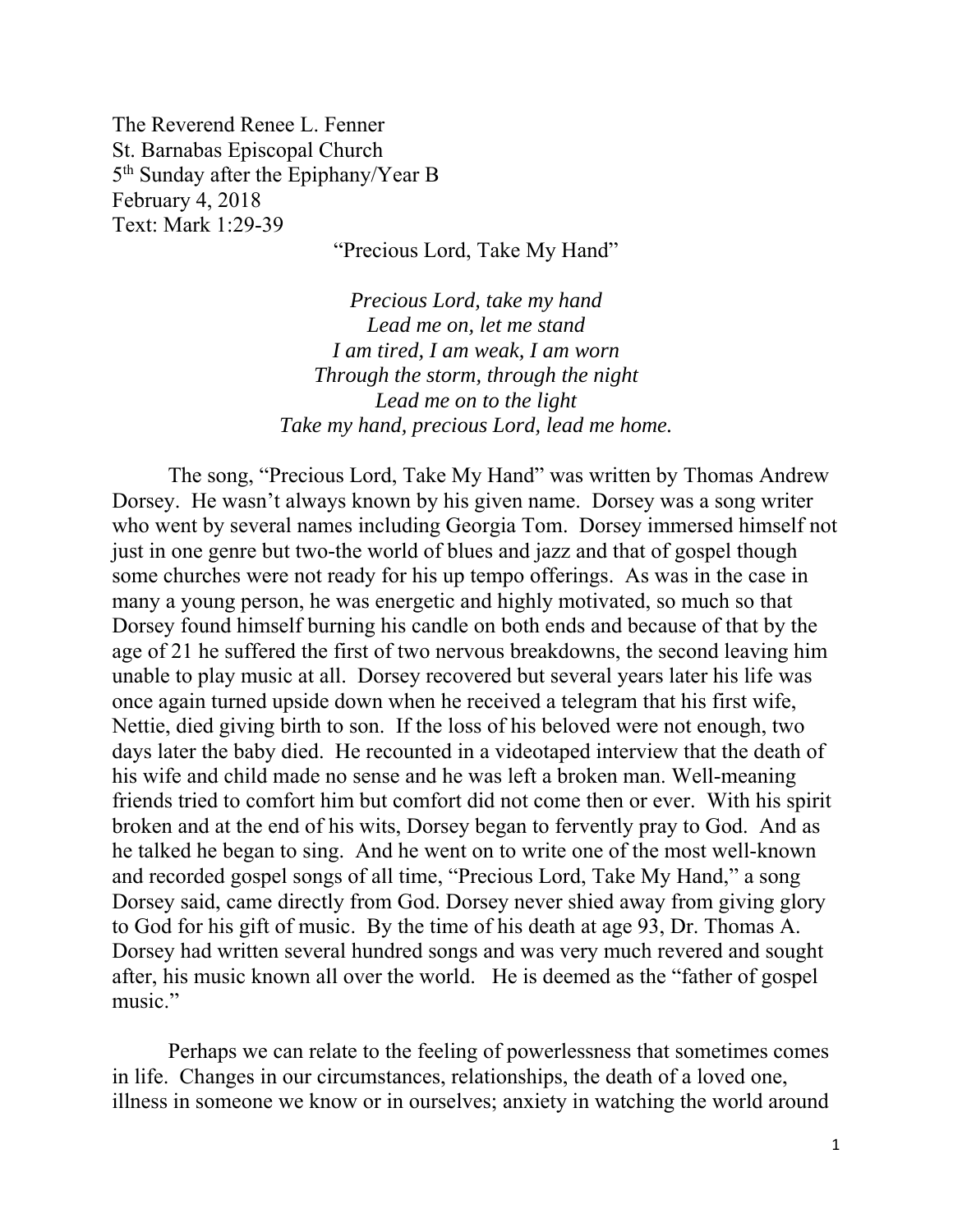us leaves us feeling hollow, not quite ourselves but living in the shadow of our true selves, living inwardly instead of outwardly.

 Today's gospel passage from Mark picks up right after last week's scene in the synagogue. Jesus had gone there with a small band of disciples. He had begun to teach and all who listened were astonished when he was interrupted by a man with an unclean spirit and Jesus healed him and made him whole. And now, he has put in a full day and it is time to eat and rest. So Jesus and his cohorts go to Simon Peter's house where he and they can unwind and be themselves.

 They arrived at the house and there are no smells of meat or fish or vegetables cooking. No bread baking in the oven. Simon Peter went into a spare room and came back hesitant to share the news-his mother-in-law is not well, in fact, she has been in the bed all day. There are no words that voice displeasure. Only a voice of concern-'Where is she?'

 Jesus goes in and places his hand on hers. It would not be the first and last time Jesus places his hands on someone during his ministry. She feels his hand touch hers and he begins to pull her up. She rises up at once-healed and whole. She didn't opt to rest or take it easy for the remainder of the evening. She got up from her sick and "she began to serve them." Our modern ears might hear that she went to find whatever was around-a few dates or figs or pieces of fruit or bits of smoked fish, some leftover bread. But the Greek text says *diakoneo* meaning 'to serve'. So she went about her work serving a real meal. She served as Martha served when Jesus visited his friends in Bethany. It also the same kind of serving that Jesus spoke of when he said "the Son of Man came not to be served but to serve" (Mark 10:45).

 Simon Peter's mother-in-law did not serve because she had to or because it was her "supposed" place to serve, her "duty" as a woman. By being restored to full health by the healing touch of Jesus she did what any follower of Christ is expected to do-to rise up and be of service to someone else.

 Mark tells us that later that evening Jesus found himself facing a long line of folks who appeared at Simon's door for healing. Many of the sick and demonplagued were healed and restored. And that Jesus found a time while it was still dark to go off to a deserted place to pray. We don't know what the content was of his prayer but Jesus knew he could go to his Father in prayer and what he needed to restore his strength. And when he was found the next morning he was ready to continue on with his ministry, to serve other people in other places.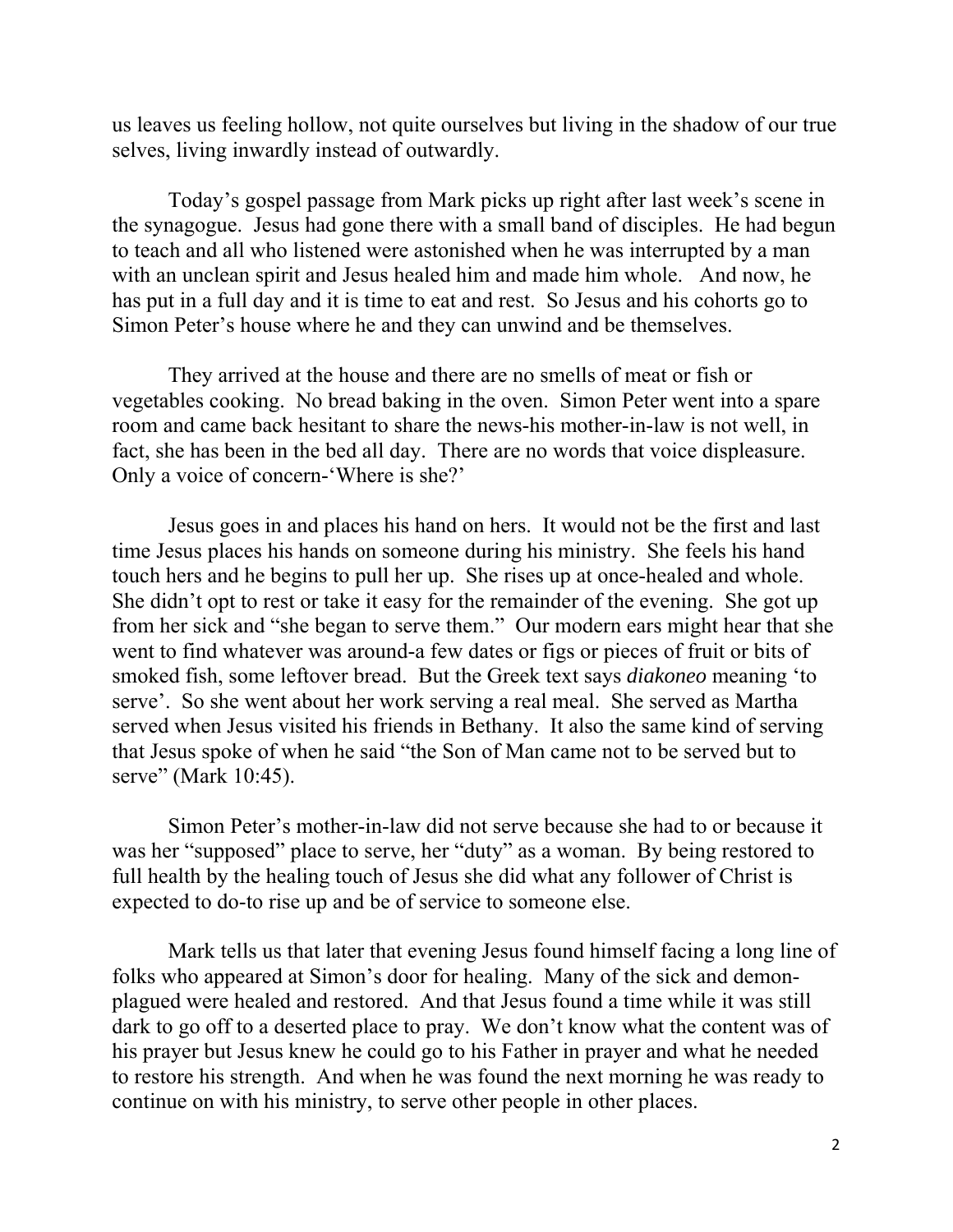The daily grind and struggles and complexities in life we all face are enough to keep us down, to paralyze us, to keep us hold up in the "safety" of the walls we create for ourselves making us think that any action on our part might be seen as inadequate or make no difference at all. But we have a God who restores and heals; who lifts up the lowly. We read in our first lesson from Isaiah that

*He gives power to the faint, and strengthens the powerless. Even youths will faint and be weary, and the young will fall exhausted; but those who wait for the LORD shall renew their strength, they shall mount up with wings like eagles, they shall run and not be weary, they shall walk and not faint.* 

 We serve a God who wants nothing more than our hearts to love and for us to use our hands and feet in service to help build up God's kingdom here on earth where healing and wholeness and fullness of life can be realized. As St. Teresa of Avila said (and I have used this quote many times) we are the hands and feet of Jesus. We may not be able to rid North County of hunger but we can give one can or several to our local food pantries. We can make a meal for someone who needs it. We may not be able to clothe an entire family but we can certainly clear our closets of our excess so that a women or a man can interview for a job so that they can afford to put clothes on the backs of their children. We may not be able to house an individual but we can show hospitality and courtesy to those we invite in and those who come on their own seeking a glimpse of God. We may not be able to clean up or tear down unfair systems but we can vote. We can write letters and make phone calls to leaders and officials. We may not have the numbers we want or a ginormous bank account or endowment fund but we do have brilliant minds, dreamers, visionaries, and faithful and faith-filled and praying people in our midst. We certainly can't do everything but we can do *something* in service to others*.*

We have a Savior who is always near. Like Simon's mother-in-law, we have Someone who will enter in and take us by the hand and lift us up from whatever ails us; *up* from whatever keeps us from being who we are meant to be; *up* so we can do our part in healing our community and the world.

*Precious Lord, take my hand, lead me on, help me stand.* Precious Lord (we pray), take *our* hands, lead *us* on. Precious Lord, take *our* hands, and help *us* to stand. Take away all hopelessness, doubts, and fears. Restore us for your mercy's